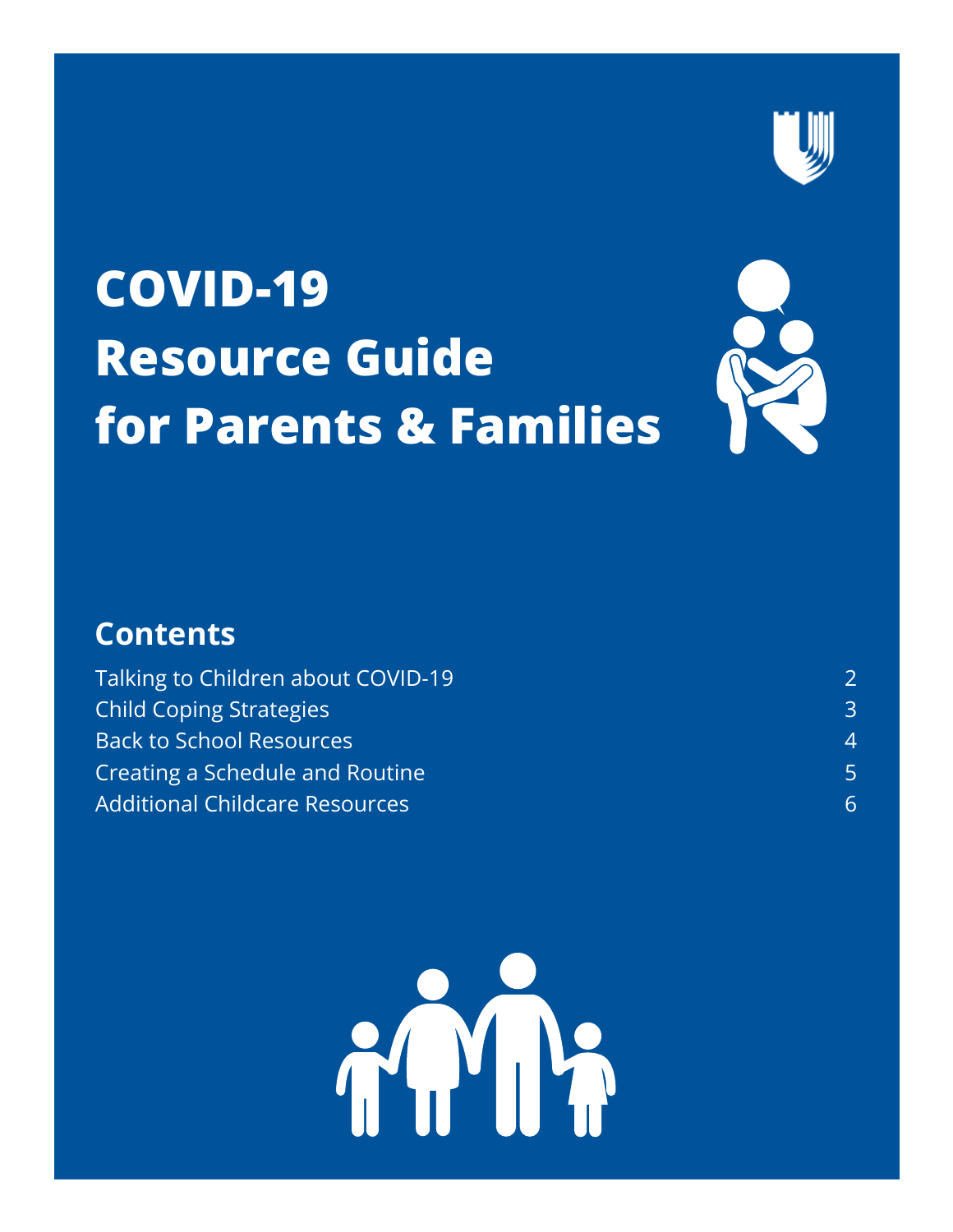# **[Talking to Children about COVID-19](https://duke.box.com/s/pqrf5z46ytubmahimitb3ak9ac74bvhg)**

- Keep explanations age appropriate
	- Toddlers and preschoolers may have limited awareness about COVID-19, but are likely to notice the impact and changes.
		- [Helpful videos and ways to talk about COVID-19 with young children.](https://www.pbs.org/parents/thrive/how-to-talk-to-your-kids-about-coronavirus)
		- [How to answer your child's questions about changes resulting from COVID-19.](https://www.zerotothree.org/resources/3210-tips-for-families-coronavirus)
	- Early elementary children need simple information about being safe at home and about hygiene practices.
		- *[The Corona Virus Free Printable](https://duke.box.com/s/15mipg3oifezppa5sa2oig26d9engacr)*
	- Upper elementary and early middle school children will likely ask questions about safety and what will happen. Be sure to provide basic factual information (e.g., discuss community efforts to prevent germs from spreading through social distancing). These children may need help separating reality from rumor/fantasy
		- [Helpful resource for this age range.](https://www.brainpop.com/health/diseasesinjuriesandconditions/coronavirus/)
	- Upper middle school and high school students are able to discuss the issue in a more in-depth (adult-like) manner. Provide honest, accurate, and factual information, as sharing knowledge can help them feel a sense of control.
		- For older children (parents should use their judgment on if their child is [old/mature enough to understand\), a comic exploring the new Coronavirus](https://www.npr.org/sections/goatsandsoda/2020/02/28/809580453/just-for-kids-a-comic-exploring-the-new-coronavirus).
	- If you can't find the right words to explain COVID-19 to your children, check out *[Discussing Coronavirus with Your Children](https://duke.box.com/s/l9k88p2g7d2cgpjufqr624hwy6r2lfu6)* and *Finding Right Words Talk Children Teen Coronavirus*[.](https://duke.box.com/s/aetuy8u4evn5ifcp47gu03r535kjz2ck)
- Monitor exposure to COVID-19 on social media and limit watching media outlets when children are around. Encourage your children to text or email as means of communicating to limit their exposure to information on the internet that may elicit fear or panic.
- Check in regularly with what your children know or may have heard so you can ensure they have accurate information.
	- Share information on how the virus spread and that not every respiratory symptom is COVID-19.
	- Discuss with your children how to prevent the spread, including the purpose of social distancing and washing hands.
	- Talk with your children regularly, particularly about their feelings. Support how they are feeling (e.g., "It is okay to feel scared. What could we do together to try to feel better?" - see coping section for ideas) rather than telling them not to feel a certain way (e.g., "Don't be scared").

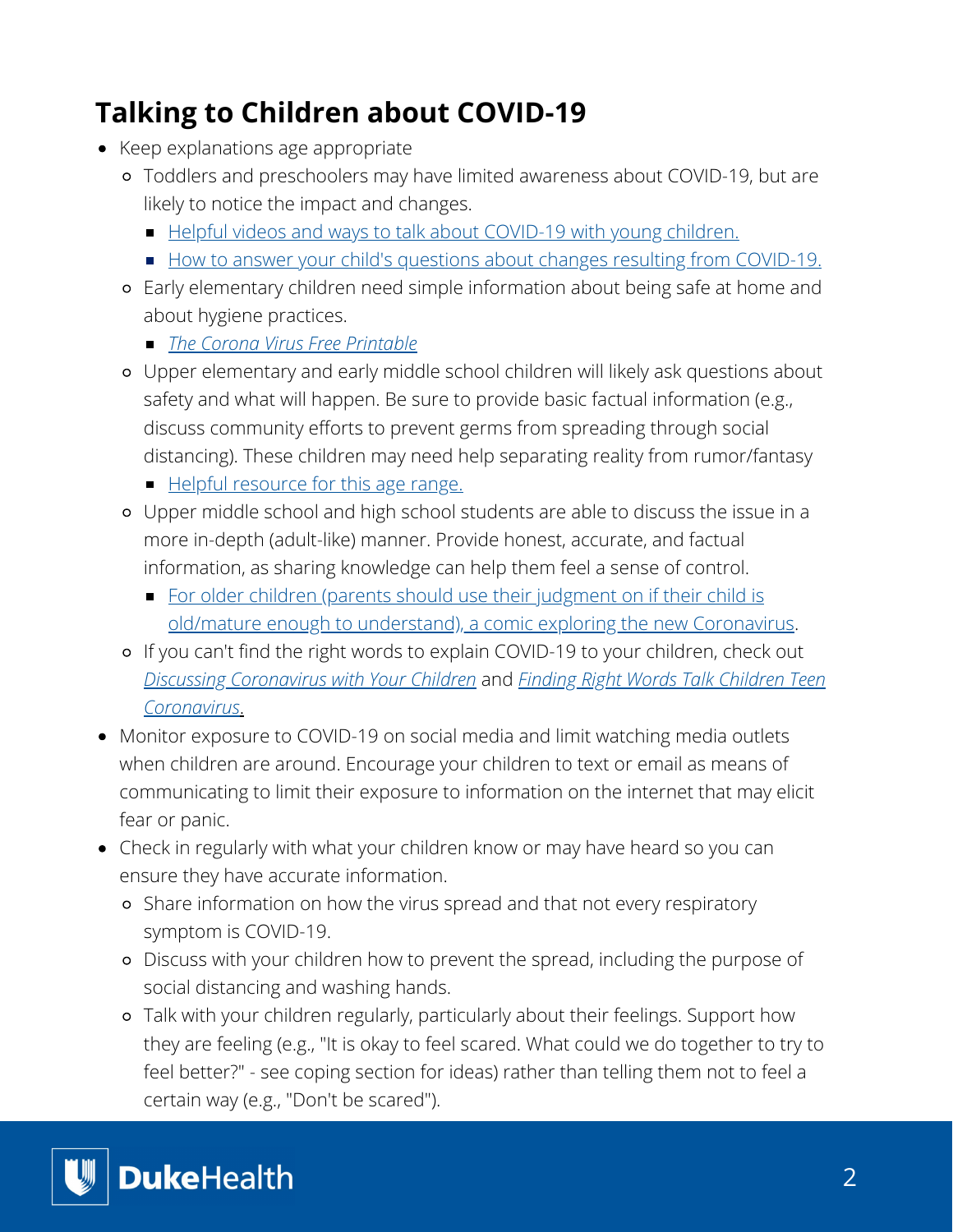- Feelings such as loneliness, boredom, fear, anxiety, stress, and panic are normal reactions to a stressful situation such as COVID-19.
- Refer to the table on pages 4-5 of the *[factsheet](https://duke.box.com/s/9o46walzue779dxo2zzjm8gr2z828pz1)* from NCTSN.
- Encourage good hygiene practice.
	- Wash hands for 20 seconds singing Twinkle Twinkle Little Star slowly.
	- Practice giving fist or elbow bumps.
	- Additional resources include:
		- *[wash-your-hands steps](https://duke.box.com/s/5zglwssy1r7giv28kp1rvw402j3t9zit)*
		- *[Handwashing-BOY-superhero](https://duke.box.com/s/vgii688hoqalubgozaldcflf02du9vej)*
		- *[Handwashing-GIRL-superhero](https://duke.box.com/s/3wi2g62unf764jfe5ybxscj2llk6qaei)*
		- *[Handwashing-Middle-School](https://duke.box.com/s/ieb02eg6kd59nxxeknyii7g27u34tlk1)*

# **[Child Coping Strategies](https://duke.box.com/s/wgijeg4qazfocwt1d2fbjn2bw0elo620)**

- Parents should be models for appropriate self-care, including staying connected to family and friends, getting enough rest, and participating in restorative activities (e.g., exercise, reading, meditation, walking)
- Have children practice a mindfulness activity daily to help slow down their minds & bodies. This can help to reduce stress and anxiety while improving well-being, focus, & presence. Examples include practicing yoga, going for a walk, and deep breathing.
	- *[Mindfulness Handout](https://duke.box.com/s/0orhzuw9q9foe6s5diqqe3to9fnvi3k1)*
	- Resources for yoga for kids:
		- **MCA Kids Yoga**
		- [20 Minute Yoga for Kids Class](https://www.youtube.com/watch?v=CBko9JPMtHs)
- Grounding techniques, particularly during periods of overwhelm and stress, can help to calm the body
	- *[Grounding Exercise Guide](https://duke.box.com/s/3rh7pjraktk4b0c9rada1devxqy66jdn)*

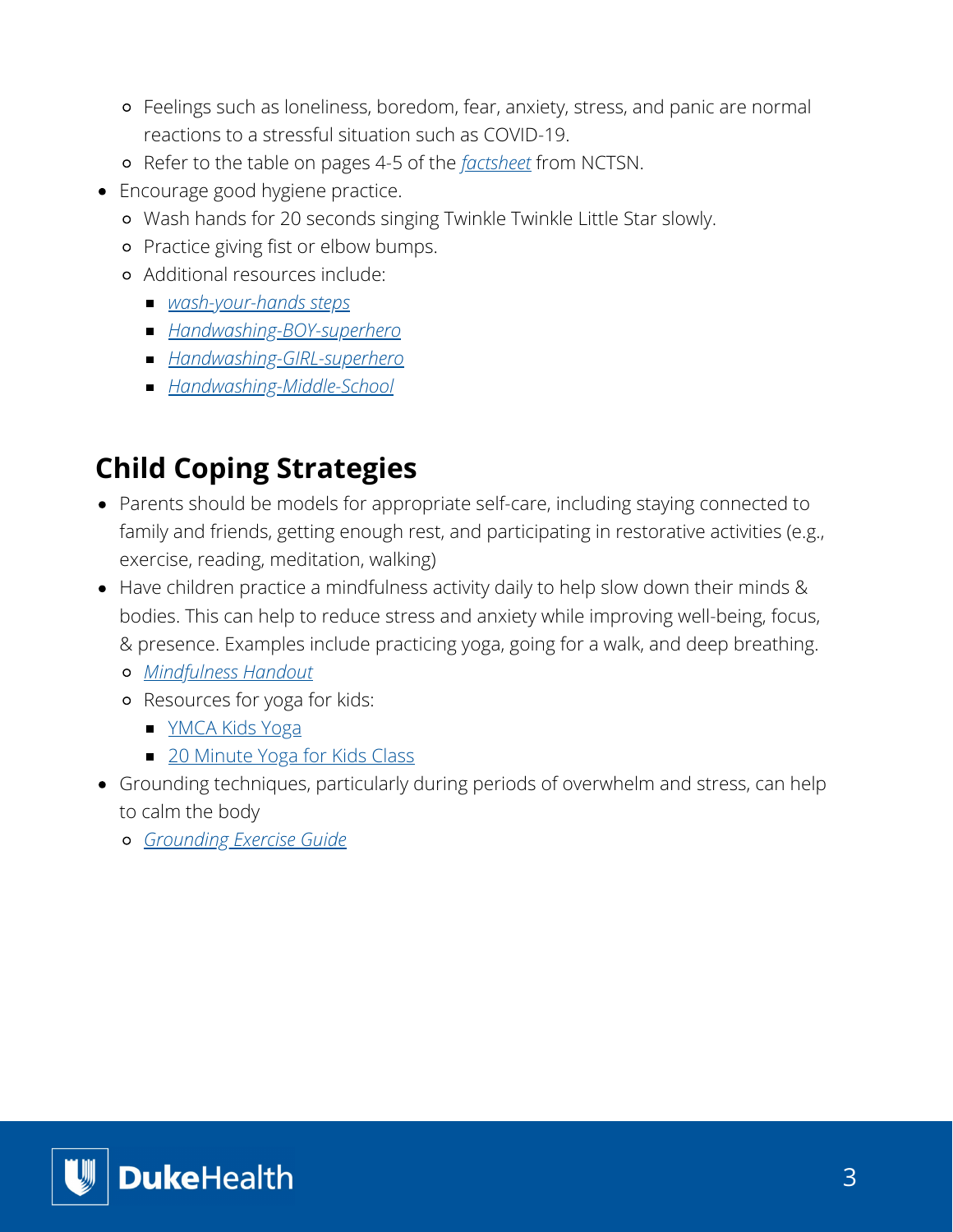## **Back to School Resources**

#### **Talking to Children About School**

- Be honest when setting expectations for school environment and potential changes
- Children take cues from their parents about issues surrounding school when there are big announcements from the school district about changes, try to process these with other adults in the family before presenting them to your child. Validate your child's feelings, and maintain open communication about their concerns.
- Children may feel anxiety (and excitement) about returning to school. Talk to your child about what they can do to stay safe at school (e.g. hand washing, wearing masks), and review new safety guidelines with them so they aren't surprised on their first day back.
	- If your child will be required or asked to wear a mask at school, try to practice extensively before their first day! It may help to build up slowly over time, and can be incorporated into other activities during the day (e.g. watching television, going to the grocery store). For younger children, it may be helpful to introduce masks for stuffed animals or incorporate them into play activities.

#### **Setting up Home Learning & Work Environments**

- For children who will remain in remote learning, establish a place in your home for them to do school work.
- Try to avoid children doing schoolwork in bed, as associating the bed with schoolwork instead of sleep can contribute to poorer sleep quality.
- Provide visual aids for children to allow them more independence during the school day. For example- write out your child's schedule or assignment list on a white board to allow them be more self-directed.
- For teens work collaboratively to help your teen establish boundaries around school and social time. Use calendars or visual aids to support them as needed. Some teens may even benefit from "Video call homework hours" with peers, where they can have a video call going with peers in the same classes to support collaborative learning.
- Encourage breaks from screens throughout the day to avoid "Zoom fatigue". Talk to your children's teacher about printing off assignments or worksheets to allow children to spend less time on the computer if possible.

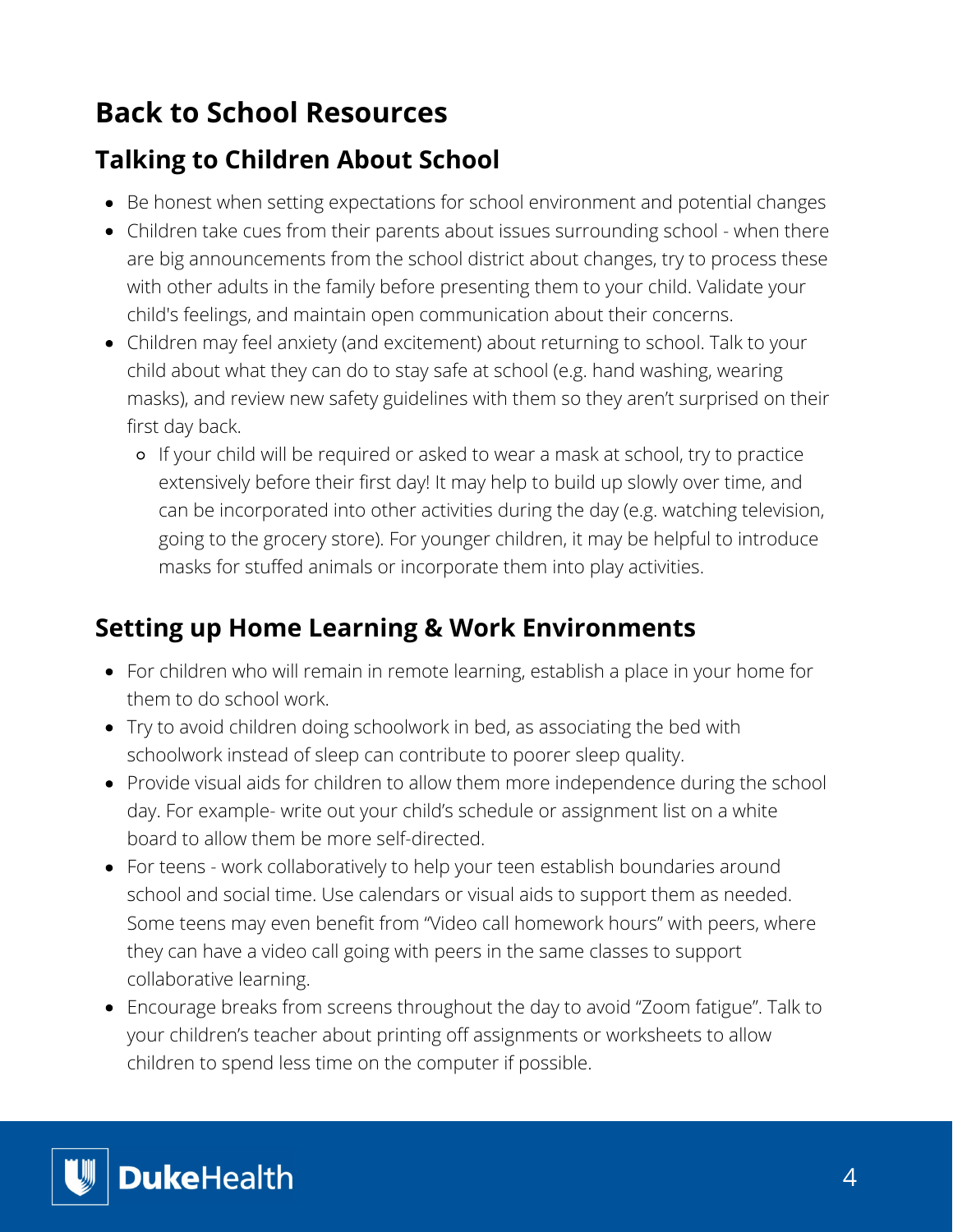#### **In-Person Resources**

- [CDC Checklist](https://www.cdc.gov/coronavirus/2019-ncov/community/pdf/Back-to-School-Planning-for-In-Person-Classes.pdf)
- [Tips for Helping Children Wear Masks](https://www.healthychildren.org/English/health-issues/conditions/COVID-19/Pages/Cloth-Face-Coverings-for-Children-During-COVID-19.aspx)

### **Virtual Learning Resources**

- [Parent Tips and Tricks for Distance Learning](https://wideopenschool.org/families-and-teachers/for-families/?j=7921453&sfmc_sub=167724671&l=2048712_HTML&u=150934124&mid=6409703&jb=73)
- [A Parent's Guide to Virtual Learning](https://www.ncld.org/wp-content/uploads/2020/03/A-Parents-Guide-to-Virtual-Learning-4-Actions-To-Improve-your-Childs-Experience-with-Online-Learning.pdf)
- [COVID-19 and Special Education](https://disabilityrightsnc.org/general/covid-19-and-special-education)

# **[Creating a Schedule and Routine](https://duke.box.com/s/15vv2nphnkjeskp0it0ofvg3mejrxf3j)**

- Keep bedtimes and meals consistent and incorporate physical activity
	- It is important to eat a balanced diet, get enough sleep, and exercise regularly to help keep the immune system strong.
	- o [CDC Exercise Tips](https://www.cdc.gov/physicalactivity/basics/children/index.htm)
- Schedule in time for creative play.
	- Its important to use more than screens for learning (books, art, handwriting)
	- Taking short breaks are key.
- Make sure children spend quality time with family members within the house. Be sure to facilitate connections with other people that your children care about (e.g., extended relative, friends) through video conferencing, phone calls, texting, and writing letters.
- Parenting Role
	- Remember your job is as parent first prioritize your role of creating a supportive, predictable environment before educational needs. Children will not learn optimally unless their basic needs are met and they feel secure.
	- Keeping children busy can be helpful, but balancing parental self-care is important, i.e., it is acceptable and encouraged to give age-appropriate independent activities that will keep children occupied so that parents can have a break.
	- Be flexible! If your scheduling doesn't go according to plan, that is okay. Try to get clear on what matters each day and prioritize those things in order to avoid frequent arguments.